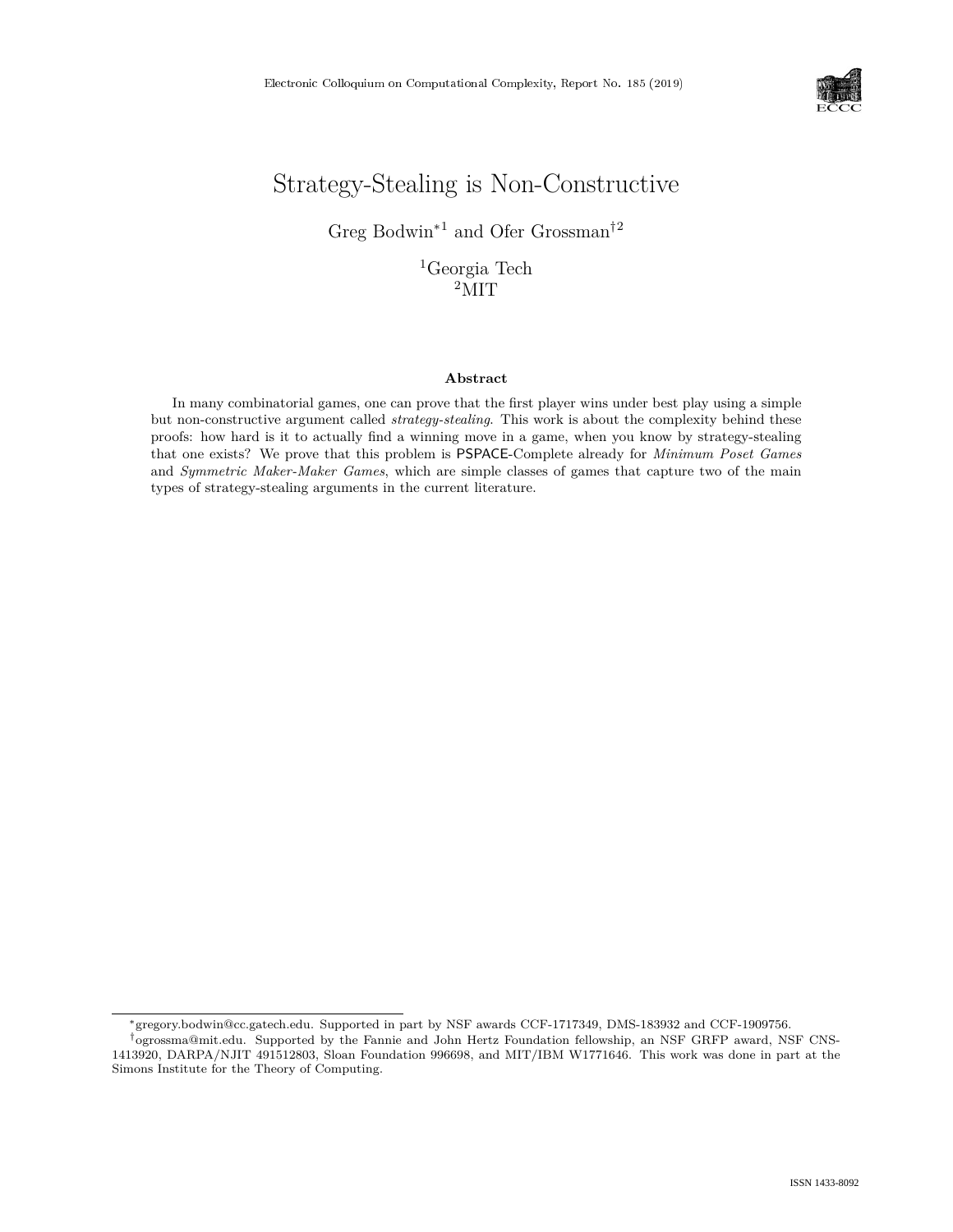

Figure 1: A Hex board with a winning configuration for Blue [\[hex\]](#page--1-0).

# **1 Introduction**

Theoretical Computer Science includes a rich theory of the complexity class TFNP, defined as the set of NP search problems where a solution always exists. The interesting subclasses of TFNP are based on simple yet non-constructive existence proofs for these solutions. For example: given a circuit

<span id="page-1-0"></span>
$$
C: \{0,1\}^n \to \{0,1\}^{n-1},
$$

one sees immediately by the Pigeonhole Principle that there exist distinct inputs  $x_1, x_2$  with matching output  $C(x_1) = C(x_2)$ . But can one find such a pair of inputs computationally? This problem is complete for a complexity class PWPP  $\subseteq$  TFNP, and a similar story holds for various other problems with other non-constructive proofs of solution existence.

A major motivation for TFNP as an object of study is that it gives satisfying formalizations of the natural question of whether a type of proof is constructive ("is the Pigeonhole Principle constructive?" roughly corresponds to "is  $P = PWPP$ ?"). But really, some non-constructive proof methods in mathematics do not correspond to NP search problems at all. Thus, we argue, a valuable direction for research in the spirit of TFNP is to look outside TFNP itself to analyze the constructiveness of proofs in other complexity classes. This paper is about one such instance: *strategy-stealing proofs*, which are fundamental existence results in combinatorial game theory that naturally lie in PSPACE.

## **1.1 Combinatorial Games and Strategy-Stealing**

A *combinatorial game* is a finite two-player game of perfect information. The players take turns choosing *moves* that manipulate a game board by some predefined rules, eventually reaching one out of a set of *terminal states* which determine the outcome of the game. Examples of combinatorial games include chess, go, tic-tac-toe, and some others that we will describe in detail shortly.

In general, deciding which player has a winning strategy in a combinatorial game is computationally hard. However, certain classes of games admit slick proofs that a certain player wins under best play (and thus determining who has a winning strategy in these games is not computationally hard). A famous example is the game *Hex*, in which two players named Red and Blue alternately color in hexagons in a symmetric board (pictured in Figure [1\)](#page-1-0); Red wins if there is a continuous path of red hexagons connecting the top and bottom, and Blue wins if there is a continuous path of blue hexagons connecting the left and right. The *Hex Theorem* states that exactly one of the two players will achieve a winning configuration once all hexagons have been colored, so there are no draws. It was observed by Nash [\[Nas52\]](#page--1-1) that:

<span id="page-1-1"></span>**Theorem 1.1** ([\[Nas52\]](#page--1-1))**.** *The first player has a winning strategy in the game of Hex.*

*Proof Sketch.* Suppose for contradiction that the second player has a winning strategy. The first player can then make an arbitrary first move and then "steal" the winning strategy of the second player. That is, he will now pretend he is the second player, and play according to the second player's winning strategy. This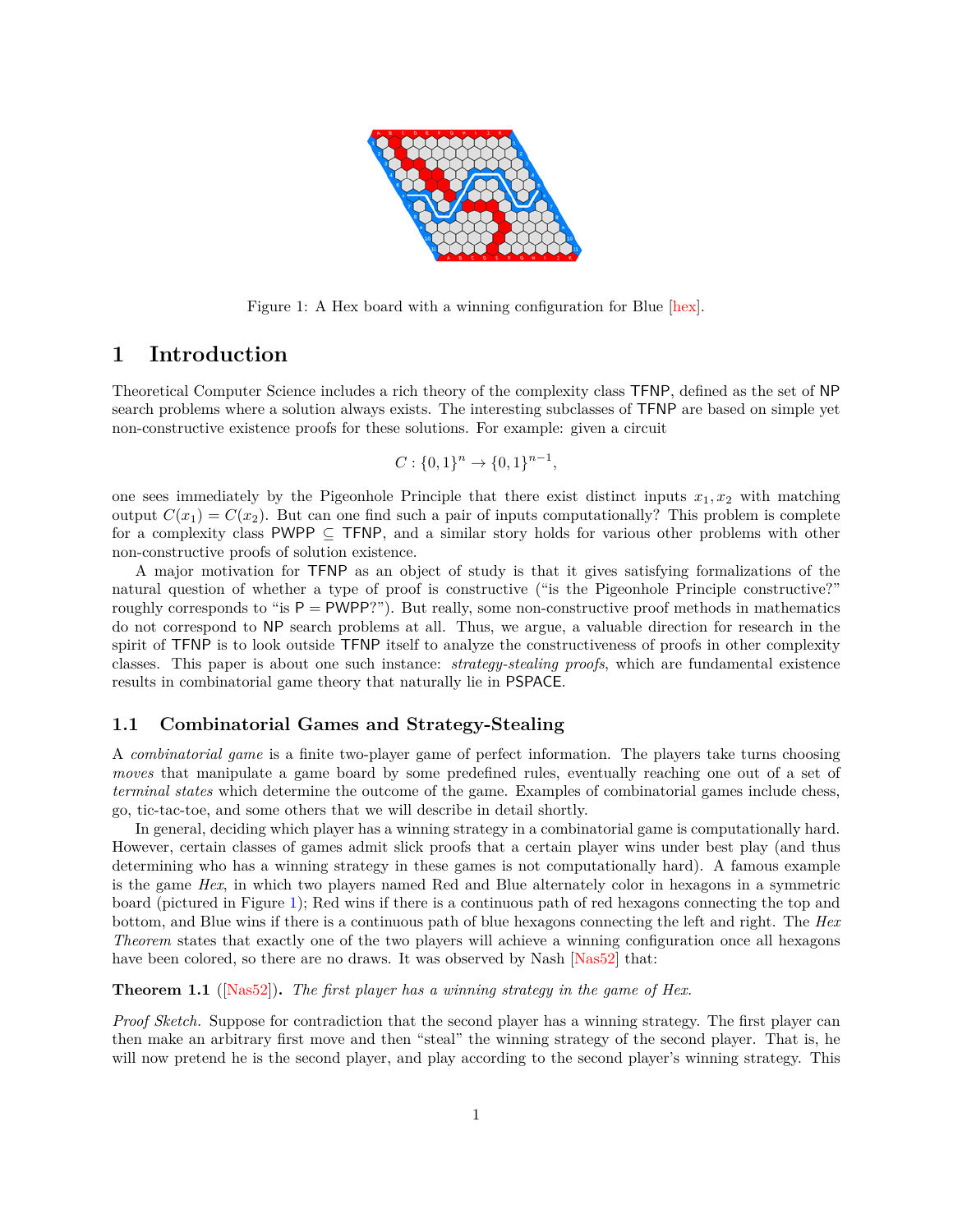will lead to a win for the first player anyways since their arbitrary initial move can only help them achieve a winning configuration.  $\Box$ 

This has been dubbed the first *strategy-stealing* proof, referring to a now-broad collection of proofs that assume for contradiction that the second player can win, then repurpose the winning strategy to create a win for the first player. Another illustrative example is the game *Chomp*. Here, the game board is an  $m \times n$ chocolate bar in which the top right square has been poisoned. The players alternately choose an uneaten square, and then eat that square and all remaining squares down and to the left. A player loses if they eat the poisoned square.



Figure 2: A valid two-move sequence from the starting position in  $5 \times 3$  Chomp.

The following strategy stealing argument applies to Chomp:

#### <span id="page-2-1"></span>**Theorem 1.2** (Folklore)**.** *The first player has a winning strategy in the game of Chomp.*

*Proof Sketch.* Consider the possible first move where the first player chomps off only the bottom-left-most square. There are two cases. Maybe the second player does not have a winning response, in which case the game is a win for the first player. Alternately, suppose the second player has a winning response by chomping off an  $a \times b$  block. Since this block necessarily contains the bottom-left-most square, the board state is the same as if an  $a \times b$  block had been chomped off with the first move of the game. It follows that this  $a \times b$  chomp, instead, would have been a winning first move for the first player.  $\Box$ 

Both of the proofs above *seem* non-constructive, in the sense that they do not yield an actual winning first move. Our central research question is whether this is inherent:

#### *Are strategy-stealing proofs constructive?*

To tackle this problem, we consider games that admit strategy stealing proofs, and we investigate the computational hardness of finding winning moves in such games. With this view, one can see that strategystealing proofs can essentially be *arbitrarily* non-constructive: for any combinatorial game X with two players P1 and P2, we can define a game  $X'$  in which the first player can decide whether he wishes to play as P1 or P2 in game  $X<sup>1</sup>$  $X<sup>1</sup>$  $X<sup>1</sup>$ . Then finding a winning move for P1 is the same as determining the winner of X, which in general is computationally hard. (We discuss this point in a little more detail in the conclusion.)

Thus, a more interesting direction is not to proceed in the maximally general case, but rather to investigate whether hardness persists in special classes of games to which strategy-stealing applies. In particular, we will study games which (to our eye) are the minimal natural classes captured by the two strategy-stealing arguments given above.

<span id="page-2-0"></span><sup>&</sup>lt;sup>1</sup>Notice the strategy stealing argument that the first player has a winning strategy in the game  $X'$ : suppose otherwise. Then we know if the first player chooses to play as P1, the second player has a winning strategy, so P2 has a winning strategy in  $X$ . But then the first player can choose to play as P2 in  $X'$  and use the winning strategy for P2 in  $X$ .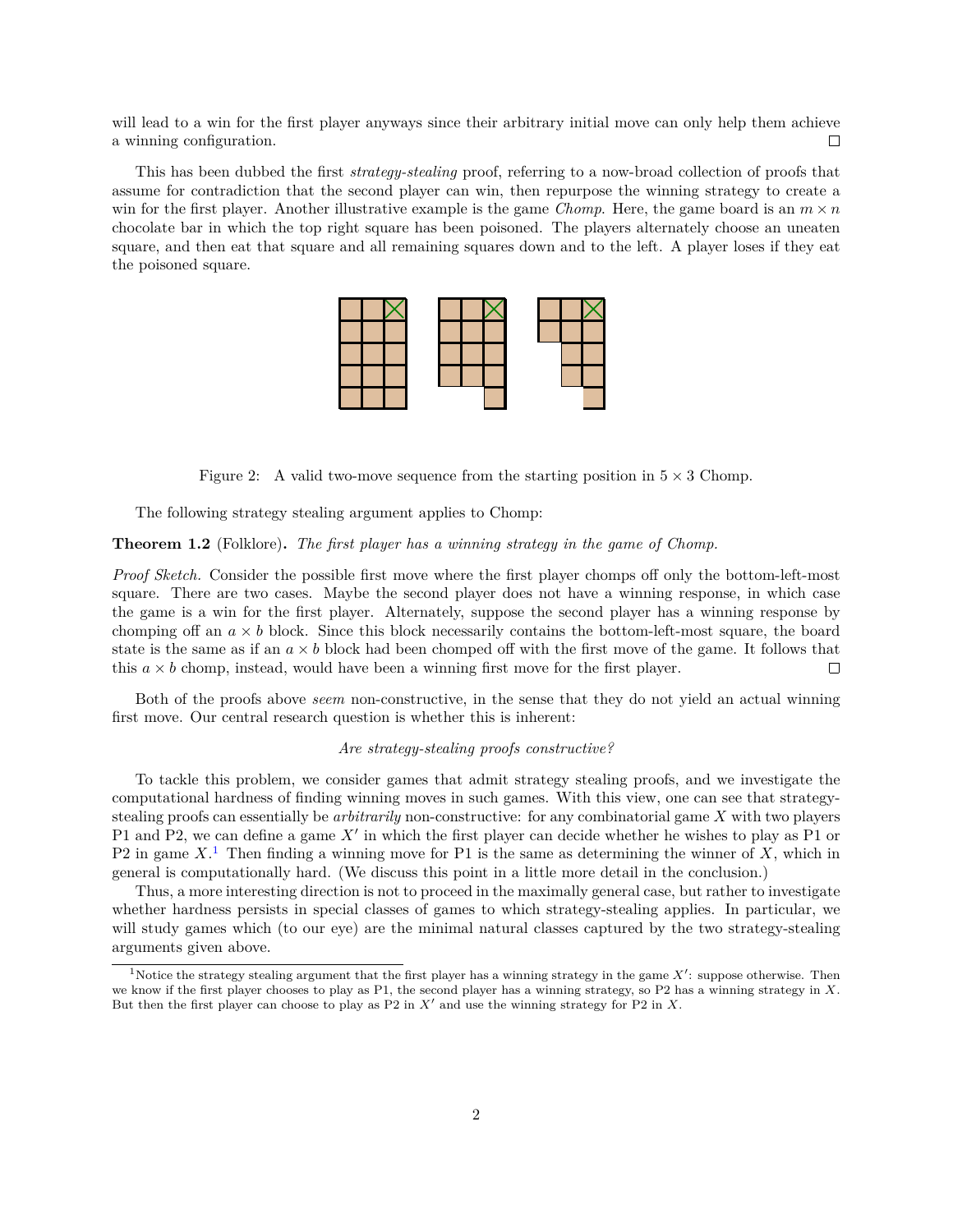#### **1.2 Our Results**

To capture "Hex-type strategy stealing," we consider the well-studied class of *symmetric Maker-Maker games*:

**Definition 1.3** (Symmetric Maker-Maker Game<sup>[2](#page-3-0)</sup>). In a *Maker-Maker Game*, two players alternately claim elements of a finite universe U. There are families of *winning sets*  $W_1, W_2 \subseteq P(U)$ ; the first player wins as soon as they claim all the elements of any winning set  $S \in W_1$ , the second player wins as soon as they claim all the elements of any winning set  $S \in W_2$ , and the game is a draw if all of U is claimed without either player winning. The game is *symmetric* if  $W_1, W_2$  are isomorphic, i.e., there is a permutation  $\pi$  of U and a bijection  $\phi : W_1 \to W_2$  such that for all  $S_1 = \{s_1, \ldots, s_k\} \in W_1$ , we have  $\phi(S_1) = \{\pi(s_1), \ldots, \pi(s_k)\}.$ 

Hex is a symmetric Maker-Maker (SMM) game, and indeed the proof of Theorem [1.1](#page-1-1) generalizes immediately to imply that any SMM game is not a win for the second player. There are many other examples of SMM games, which will be surveyed later. In general an SMM game can be a draw under best play, but some games like Hex are *draw-free* and so a first-player win is the only remaining possibility. We associate a computational problem to these games as follows:

**Definition 1.4** (SMMMove)**.** The problem SMMMove is defined as follows:

- Input: Circuits  $C_1, C_2$ , both with input wires labelled  $x_1, \ldots, x_n$ .  $C_1$  and  $C_2$  are the same up to relabelling of the wires. Call  $X = \{x_1, \ldots, x_n\}$ . The Maker-Maker game associated with this input is where  $W_1$  contains any set of inputs  $Y \subseteq X$  for which  $C_1$  evaluates to true when the inputs in Y are set to true and  $X \setminus Y$  to false.  $W_2$  is defined similarly with respect to  $C_2$ .
- ∙ Output: any optimal first move for the first player in the associated game.

We prove:

<span id="page-3-2"></span>**Theorem 1.5.** SMMMove *is* PSPACE*-hard,*[3](#page-3-1) *even under the additional promise that the input defines a draw-free game with*  $W_1 = W_2$ .

Thus, Hex-type strategy stealing is a formally non-constructive style of proof, and additional drawfreeness results like the Hex Theorem do not generally help. To capture "Chomp-type strategy stealing," we consider:

<span id="page-3-4"></span>**Definition 1.6** (Minimum Poset Games). In a *poset game*, two players alternately choose remaining elements of a poset  $P$ , removing the chosen element and all lesser elements at each step. A player loses if it is their turn but the poset is empty. The game is *minimum* if P has a minimum element (i.e.,  $m \in P$  that is comparable to and less than every other element in  $P$ ).

(For both these types of games, we refer to [\[Bec08,](#page-9-0) [HKSS14\]](#page--1-2) for some of their history and prior work.) Chomp is a minimum poset game, where the associated poset holds the squares of the chocolate bar, with the poisoned square removed, and squares are compared by the usual poset relation on  $\mathbb{Z}^2$  (note that the bottom-left-most square is a minimum element). Theorem [1.2](#page-2-1) generalizes to show that any minimum poset game is a win for the first player. Other examples of poset games, which may or may not have a minimum, include Nim, Hackendot, certain cases of Hackenbush, and many others. Computationally, we have:

**Definition 1.7** (MPMOVE). The problem MPMOVE is defined as follows:

- Input: a poset  $P$  (with elements and relations between them enumerated explicitly) with a minimum element.
- ∙ Output: any winning move for the first player in the poset game defined by .

<span id="page-3-1"></span><span id="page-3-0"></span><sup>&</sup>lt;sup>2</sup>This is a generalization of the usual definition: in the literature, a "Maker-Maker game" often implies  $W_1 = W_2$ .

<span id="page-3-3"></span> $3A$  straightforward algorithm solves SMMMOVE in polynomial space, so in some sense it is complete (ignoring subtleties in the terminology), but we will not discuss these easy upper bounds in this paper. A similar comment holds for MPMove below.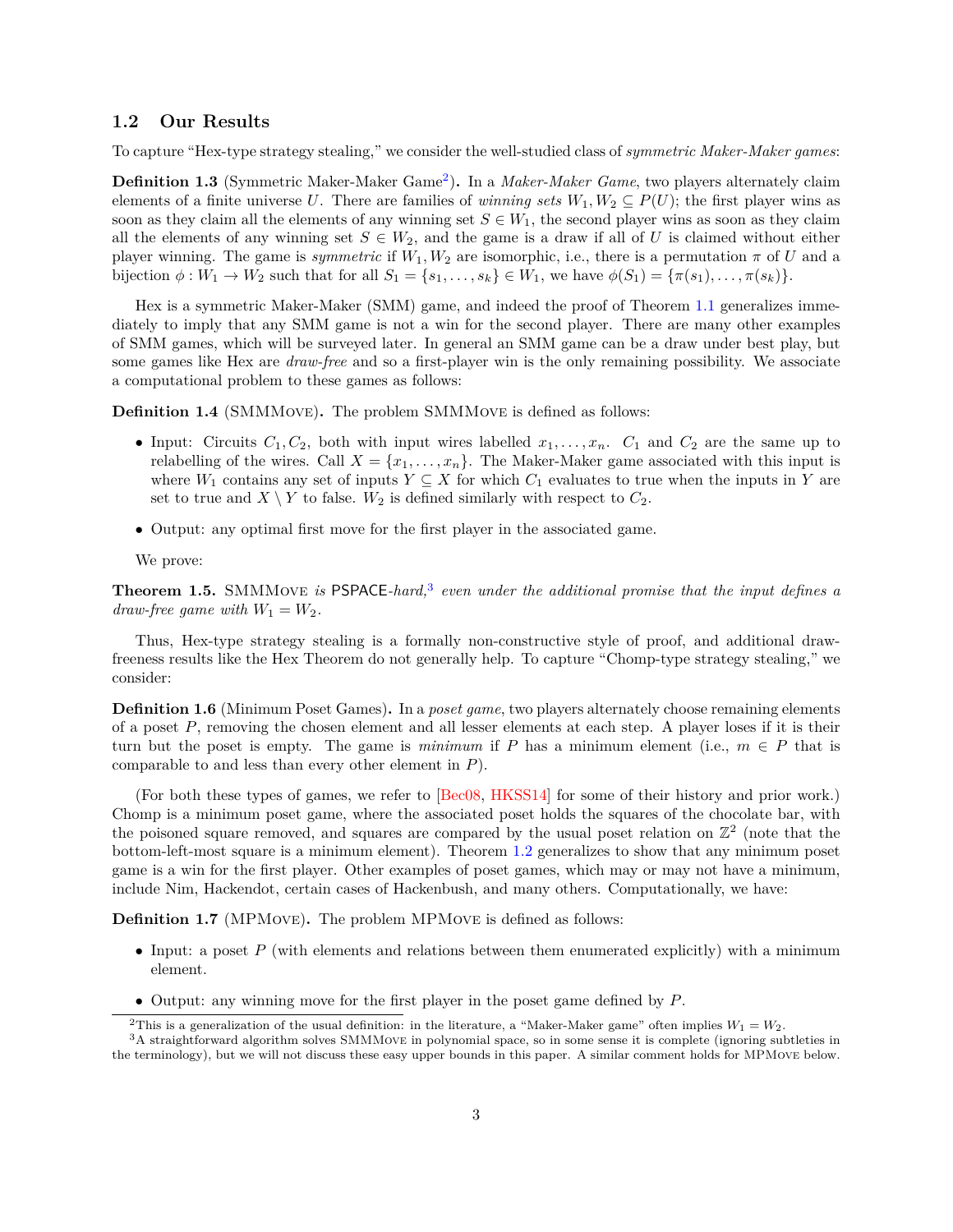#### **Theorem 1.8.** MPMove *is* PSPACE*-hard.*

From a technical standpoint, both Theorems [1.5](#page-3-2) and [1.8](#page-3-3) are proved roughly as follows. We start with a theorem in prior work stating that it is PSPACE-hard to decide the winner in a related class of games: Hex from an arbitrary starting position [\[Rei81\]](#page--1-3), or a certain class of poset games [\[Gri13\]](#page--1-4). We then apply transformations that introduce the necessary strategy-stealing properties to these games while arguing that the winner in the original game is implicitly encoded by the first player's winning move(s). In the case of minimum poset games, this is an easy extension of the theorem in [\[Gri13\]](#page--1-4); we include this mostly to illustrate our conceptual goal of computationally formalizing non-constructiveness. For SMM games, the transformation is nontrivial and requires significant new ideas. Thus, the SMM result constitutes our main technical contribution.

## **1.3 Related Work**

As mentioned, this paper is conceptually related to the study of the complexity class TFNP, defined in [\[MP91\]](#page--1-5) and including notable subclasses PPAD*,* PPA*,* CLS*,* PPP*,* PWPP*,* PLS, among others. These classes all hold search problems in NP that admit proofs that a solution always exists. Our work is related in that our goal is to prove hardness of searching for a winning moves in games, when there are strategy-stealing proofs that one always exists. The key difference is that our problems are not in NP; there is not generally a short certificate that an optimal move is indeed the first one in some optimal strategy.

In [\[Bys04\]](#page-9-1), the author proves that it is PSPACE-hard to decide whether an SMM game is a win for the first player or a draw. Our work differs in that (1) to minimally generalize Hex we restrict attention to *draw-free* games, in which this decision problem is trivial, and (2) we are interested in constructively finding a winning move rather than deciding existence. Similarly related is [\[Rei81\]](#page--1-3), in which it is proved to be PSPACE-hard to decide whether Hex from a partially-filled board is a win for the first or second player. This can be viewed as a Maker-Maker game, but since the board is partially filled, it is not generally a symmetric Maker-Maker game and thus strategy-stealing does not apply.

There is a rich and developed theory of Maker-Maker games, poset games, and variants, most of which focuses on understanding these games under best play (rather than computational aspects of playing the games). See books [\[Bec08,](#page-9-0) [HKSS14\]](#page--1-2) for more information.

## **2 Non-Constructiveness of Strategy-Stealing**

We will now prove our main results.

### **2.1 Symmetric Maker-Maker Games**

Our first topic will be Symmetric Maker-Maker games, and eventually a proof of Theorem [1.5.](#page-3-2)

**Examples.** We first survey some famous examples of SMM games in the literature.

- ∙ Hex is an SMM game, as discussed above, which is draw-free and has non-equal winning sets.
- In the  $(n, k)$ -Clique game, the game board is a complete graph on  $n$  nodes and the players take turns claiming its edges. The first player to claim all edges in a  $k$ -clique wins. This is a symmetric Maker-Maker game, even with identical winning sets  $W_1 = W_2$  (i.e., the underlying permutation is the identity). An interesting property of this game is that, for all  $k$ , if  $n$  is sufficiently large then the game is draw-free. This follows from *Ramsey's Theorem*, which states that any 2-coloring of the edges of the complete graph has a monochromatic clique of size  $\Omega(\log n)$ . Hence, for large enough  $n$ , strategy-stealing implies specifically that the first player has a winning strategy. For work on the Clique game and some natural variants, see e.g., [\[Bec81,](#page-9-2) [Geb12,](#page--1-6) [ES73,](#page-9-3) [Bec02,](#page-9-4) [Kus17\]](#page--1-7).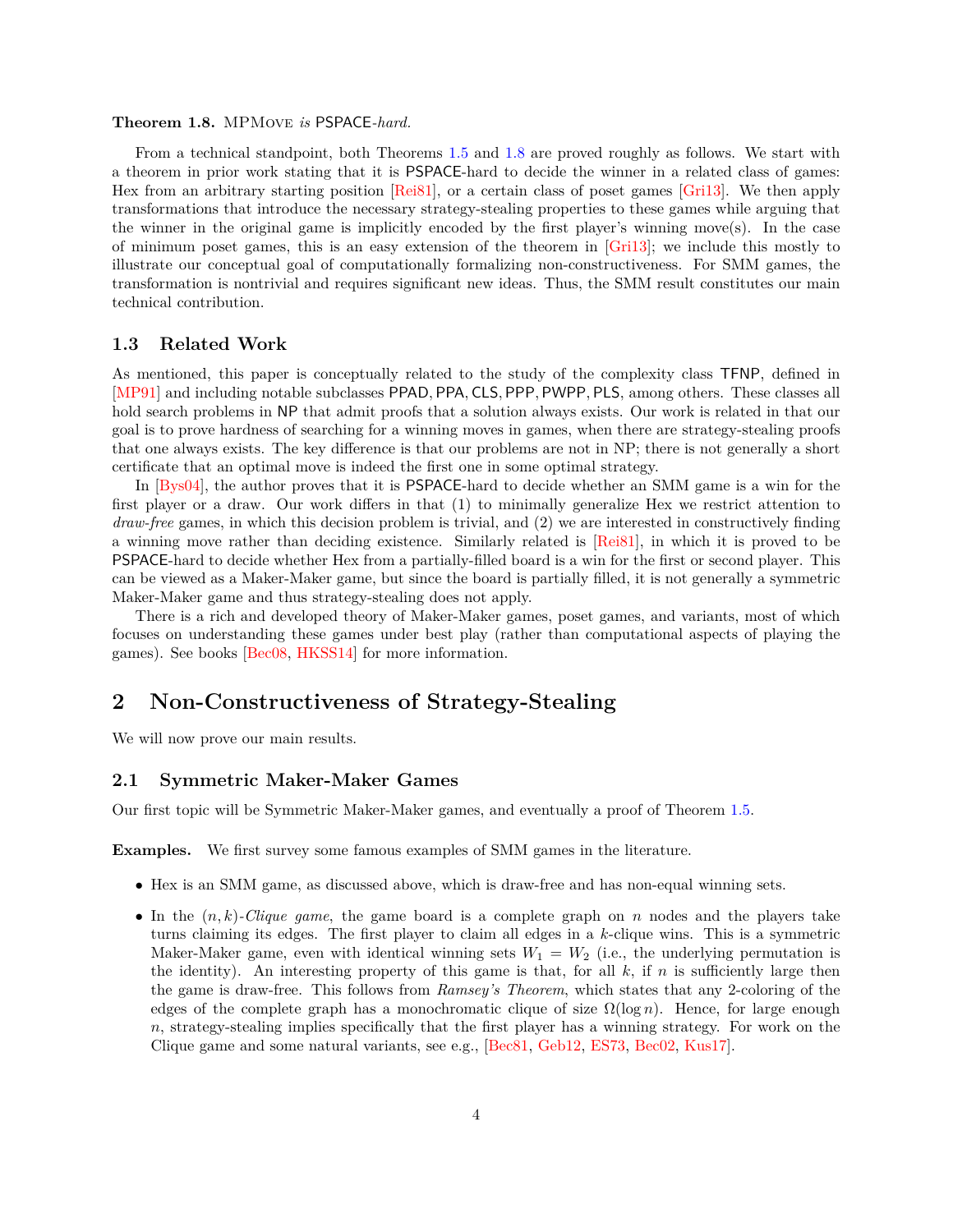- ∙ Tic-Tac-Toe is an SMM game, where the winning sets are the 8 possible "lines" in the 3 × 3 grid. This game is not draw-free.
- In  $(k, d)$  Tic-Tac-Toe, the game board is the elements of the  $k^d$  hypercube  $({1, 2, \ldots, k})^d$ , and the winning sets  $W_1 = W_2$  are the k-element subsets which are colinear in the hypercube. The *Hales-Jewett Theorem* [\[HJ09\]](#page--1-8) implies that for every  $k$ , if  $d$  is sufficiently large then the game is draw-free. For work on this game, see e.g., [\[Bec08,](#page-9-0) [GH02\]](#page--1-9).
- ∙ In the (*,* ) *Arithmetic Progression game*, the universe is the set of integers {1*, . . . ,* }, and the winning sets are any  $k$  elements that form an arithmetic progression (i.e., the difference between successive integers is equal). *Van-der-Waerden's Theorem* [\[vdW27\]](#page--1-10) implies that for every  $k$ , if  $n$  is sufficiently large then the game is draw-free. The Arithmetic Progression game has been studied e.g., in [\[KRSS17,](#page--1-11) [Bec81,](#page-9-2) [Kus17\]](#page--1-7).

All of these games are SMM and hence admit strategy-stealing proofs that the second player does not win under best play. The problem of finding an optimal first move for the first player can thus be captured as a special case of SMMMove. All of these games are draw-free in the appropriate range of parameters (except standard Tic-Tac-Toe), and thus here they even fit the promise that the input to SMMMove defines a drawfree game. Of course, these special cases need not be as hard as SMMMove: for example, it is trivial to find a winning first move in the  $(n, k)$ -Clique game, since by symmetry of the game board all first moves are equivalent. (Perhaps a more interesting version of the Clique game computational problem is to determine the first player's optimal move on their second turn, since the game necessarily still retains the symmetry needed for a strategy-stealing argument after each player claims only one edge.)

**Hardness for SMMMove.** We now show computational hardness for SMMMove. We first outline the proof ideas, and then provide a full proof. Our starting point is the following result from prior work:

**Definition 2.1** (DECISIONHEX). The problem DECISIONHEX is defined as follows:

- ∙ Input: a partially-filled Hex board
- Output: does Red have a winning strategy in the Hex game starting from  $Q$  (assuming it is currently Red's turn to play)?

<span id="page-5-0"></span>**Theorem 2.2** ([\[Rei81\]](#page--1-3))**.** DecisionHex *is* PSPACE*-complete.*

Our goal is to reduce DecisionHex to SMMMove. First, let us remark on why Theorem [2.2](#page-5-0) does not *directly* give hardness for SMMMOVE, given that Hex is an SMM game. The result that DECISIONHEX is hard means that there exist families of positions from which deciding the winner is hard. However, these positions are not generally symmetric, so the game starting from these positions is not SMM. Additionally, a talented player *playing from the starting position* could still potentially be able to win the game while avoiding these hard settings of the game board, thus winning without ever really encountering a PSPACE-complete problem.

So, we are given a partially filled (possibly asymmetric) board  $Q$  on input to DECISIONHEX, representing a Hex game between Red and Blue where it is Red's turn to move, and our goal is to create a new SMM draw-free game between players First and Second that captures the structure of  $Q$  in some useful way. To build intuition, let us start with a first (incorrect) attempt at such a game  $G$ . Suppose we add two new elements to the universe called  $r$  and  $b$ . The idea will be that claiming  $r$  is choosing to play as Red in the Hex game defined by  $Q$ , and claiming  $b$  is choosing to playing as Blue. More formally, the winning sets  $W_1 = W_2$  of the new SMM game would be:

- $r$  and any set of hexagons that complete a win for Red in  $Q$ ,
- $b$  and any set of hexagons that complete a win for Blue in  $Q$ , and
- $\bullet \{r, b\}.$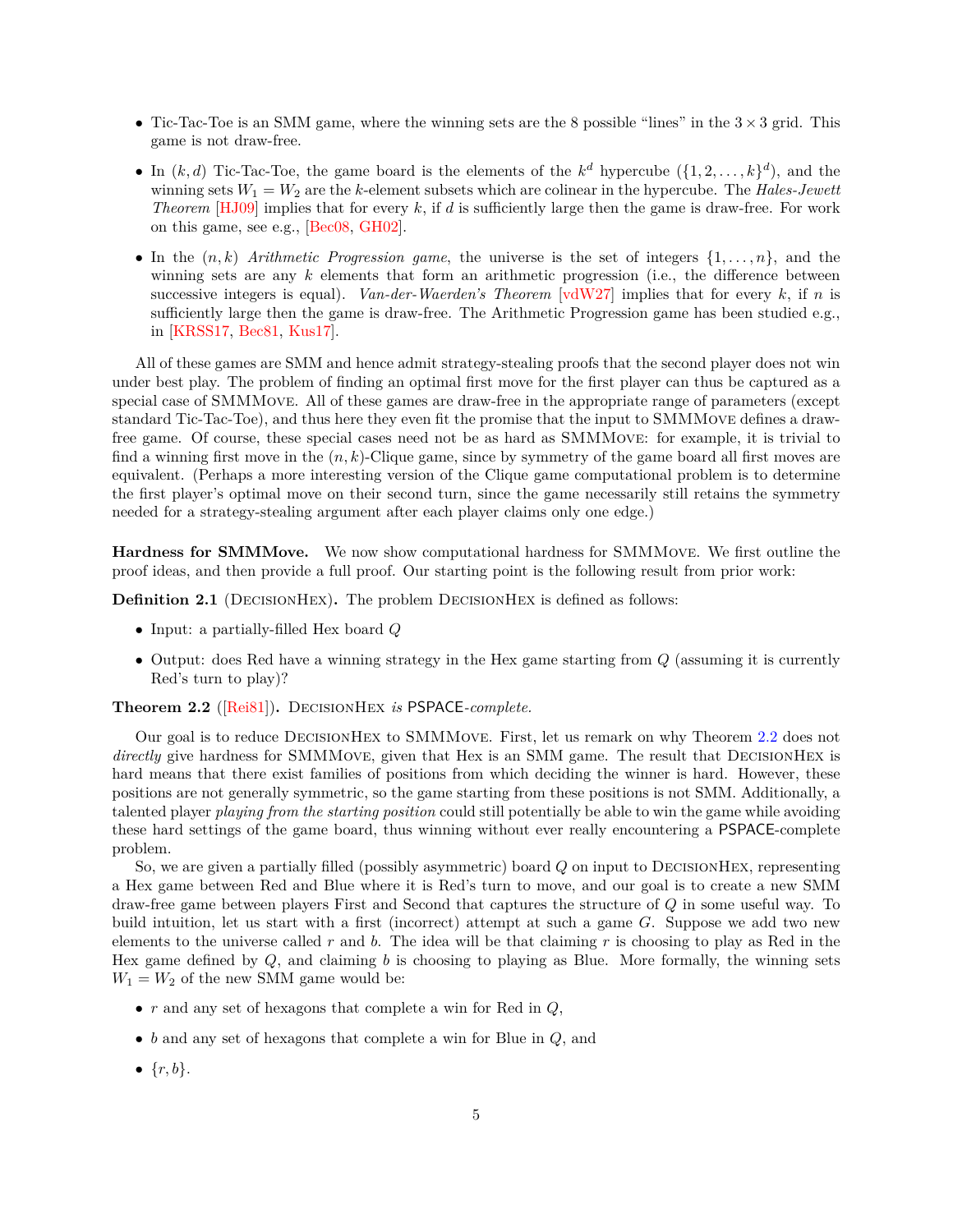If SMMMove $(G) = r$ , this solves Q: the second player must claim b with their next move to block the winning set  $\{r, b\}$ , and then the game reduces to Q itself where First plays as Red and Second plays as Blue. Thus, if  $r$  is a winning move for First, then  $Q$  is a win for Red. Unfortunately, the other cases of the proof break down. For example: suppose the position on the board  $Q$  is such that whoever has the next move wins (so Q is a win for Red). Then it is winning for First to claim *either* r or b with their first move, meaning the output of  $SMMMove(G)$  is not very informative. Our fix is, intuitively, to amplify the game to avoid the possibility that the game winner depends on the turn order.

*Proof of Theorem [1.5.](#page-3-2)* We will prove that SMMMOVE is hard by reducing DECISIONHEX to it. Let Q an instance of DECISIONHEX. We will construct a Symmetric Maker-Maker game  $G$  which is draw-free and  $W_1 = W_2$ , such that finding a winning move in G allows us to find who has a winning strategy in Q.

The universe of our new game G will contain *two* identical copies  $Q_1, Q_2$  of the input to DECISIONHEX, as well as new elements  $r, b$  like before. The winning sets  $W_1 = W_2$  in G are (see Figure [3\)](#page-6-0):

- $r$  and any set of hexagons that completes a win for Red in *either*  $Q_1$  or  $Q_2$ ,
- *b* and any set of hexagons that completes a win for Blue in *both*  $Q_1$  and  $Q_2$ , and
- $\bullet \{r, b\}.$



<span id="page-6-0"></span>Figure 3: The universe used in our definition of an SMM game  $G$ .

It is immediate that  $G$  is an SMM game, since the winning sets are identical. Additionally, we have:

### **Lemma 2.3.** *is draw-free.*

*Proof.* Let S be any subset of the universe in G. We will show that either S or its complement  $S^C$  contains a winning set. First, if  $r, b \in S$  then  $\{r, b\} \subseteq S$ , or if  $r, b \notin S$  then  $\{r, b\} \subseteq S^C$ . So the nontrivial case is when S contains exactly one of *r*, *b*; let us assume without loss of generality that  $r \in S$ ,  $b \notin S$  (else switch the roles of *S* and  $S^C$ ). For either board  $Q_i$ , by the Hex Theorem and the fact that the union of  $S_i, S_i^C$  covers the board, exactly one of the following two statements hold:

1. The elements of S on the board  $Q_i$  (call this  $S_i$ ), combined with the elements on  $Q_i$  which are initially marked red, form a winning configuration for red on  $Q_i$ .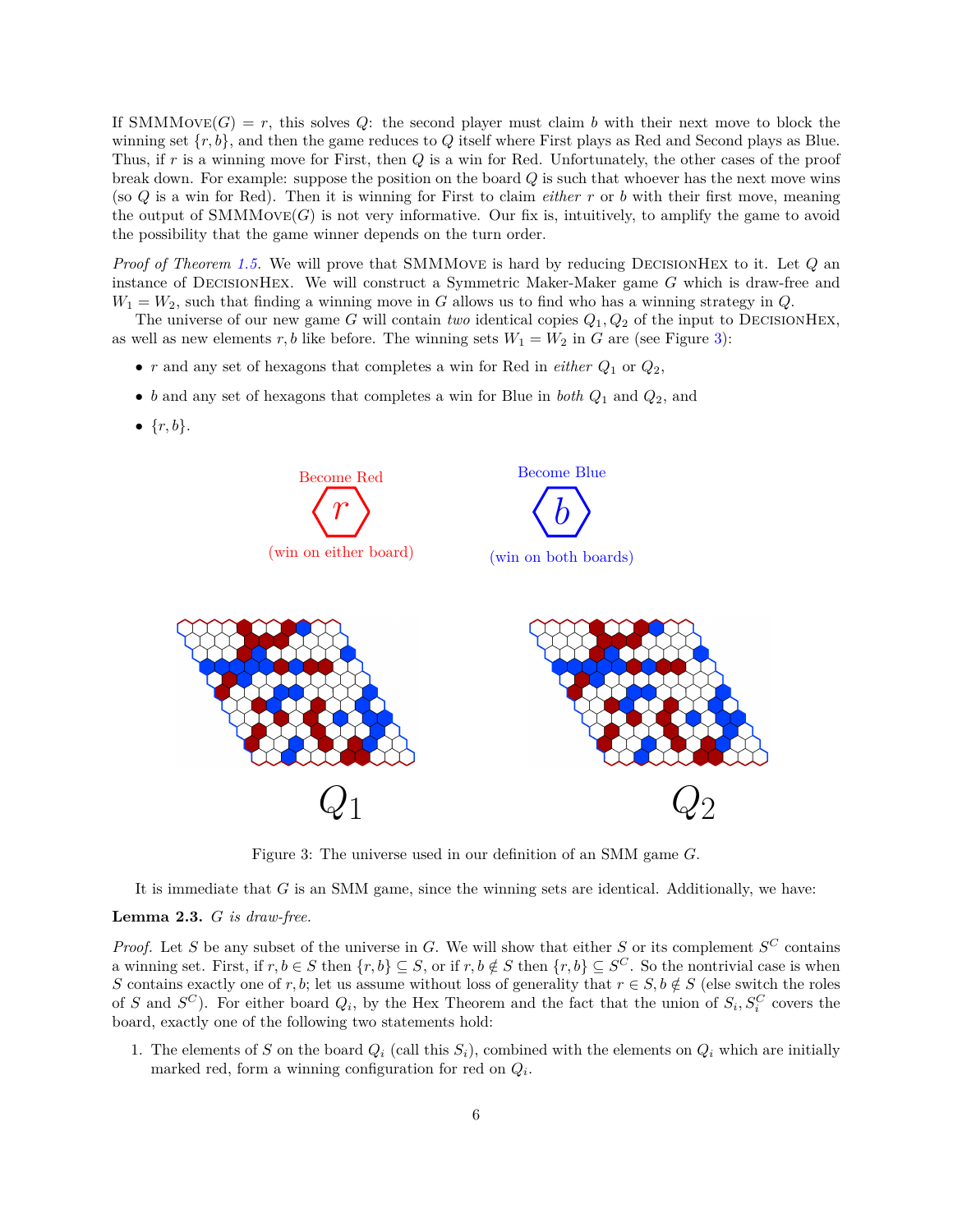2. The elements of  $S^C$  on the board  $Q_i$  (call this set  $S_i^C$ ), combined with the elements on  $Q_i$  which are initially marked blue, form a winning configuration for blue on  $Q_i$ .

Therefore, we conclude that in each board  $Q_i$ , either the elements of S complete a win for Red (we call  $Q_i$  a "red" board in this case), or the elements of  $S^C$  complete a win for Blue (we call  $Q_i$  a "blue" board in this case). If at least one of  $Q_1, Q_2$  is red, then S contains r and a Red winning set. If both  $Q_1, Q_2$  are blue, then  $S^C$  contains *b* and a Blue winning set on each board. In either case the lemma holds.  $\Box$ 

Our goal is now to show that the winning move(s) for First in  $G$  completely determine the winner of  $Q$ . We consider two cases:

<span id="page-7-0"></span>**Lemma 2.4.** If Blue has a winning strategy in  $Q$ , then the unique winning move for First in  $G$  is to claim *.*

*Proof.* We first show that claiming  $b$  is a winning move for First. In response, Second is forced to claim  $r$ to block the winning set  $\{r, b\}$ . First then claims an arbitrary hexagon, and then each time Second claims a hexagon on  $Q_1$  or  $Q_2$ , First claims a hexagon on the same board to execute a winning strategy for Blue. Thus, First will have  $b$  and also a winning set for Blue on both boards, meaning First wins in  $G$ . (Note that Second will be unable to ever obtain a red winning set on either board, since it is not possible for both sides to obtain a winning configuration on any individual Hex board.)

We then show that, if First does not claim  $b$  with their first move, then it is a winning response for Second to claim b. Here we consider two cases. If First claims  $r$ , then after Second claims  $b$ , in each subsequent turn, each time First claims a hexagon on  $Q_1$  or  $Q_2$ , Second can claim a hexagon on the same board to execute a winning strategy for Blue on that board, thus obtaining a winning set for Blue on both boards and hence winning in G. In the other case, if First claims a hexagon in (say)  $Q_1$  with their first move, then after Second claims b, First must immediately claim r to block the winning set  $\{r, b\}$ . Second then claims a hexagon on  $Q_1$  and from here this case reduces to the first one. П

#### <span id="page-7-1"></span>**Lemma 2.5.** *If Red has a winning strategy in*  $Q$ , then it is not a winning move for First in  $G$  to claim  $b$ .

*Proof.* Suppose that First claims  $b$ . The winning response for Second is to claim  $r$ . Without loss of generality, First then claims a hexagon in  $Q_1$ . Second then decides to permanently ignore  $Q_1$  and focus entirely on  $Q_2$ , claiming exclusively hexagons in  $Q_2$  for the rest of the game. Since Second is the first to move on  $Q_2$ , they can execute a winning strategy for Red on  $Q_2$ . Thus Second will eventually claim  $r$  and a winning set for Red on  $Q_2$ , meaning that Second wins in  $G$ . (Note, again, that First cannot possibly obtain a winning set in the meantime, since they cannot possibly hold a winning set for Blue on  $Q_2$ .  $\Box$ 

We now put the pieces together: after constructing the game  $G$  as described above, from Lemmas [2.4](#page-7-0) and [2.5](#page-7-1) we have

 $SMMMove(G) = b$  if and only if  $\neg$ DECISIONHEX(Q).

 $\Box$ 

Since DecisionHex is PSPACE-complete, it follows that SMMMove is PSPACE-hard.

#### **2.2 Minimum Poset Games**

Next, we prove Theorem [1.8.](#page-3-3) Our starting point is:

**Definition 2.6** (DECISIONPOSET). The problem DECISIONPOSET is defined as follows:

- Input: a poset  $P$ , described by explicitly listing its elements and the relations between them.
- Output: is the poset game (see Definition [1.6\)](#page-3-4) associated to  $P$  a win for the first player under best play?

**Theorem 2.7** ([\[Gri13\]](#page--1-4))**.** DecisionPoset *is* PSPACE*-complete.*

We then argue: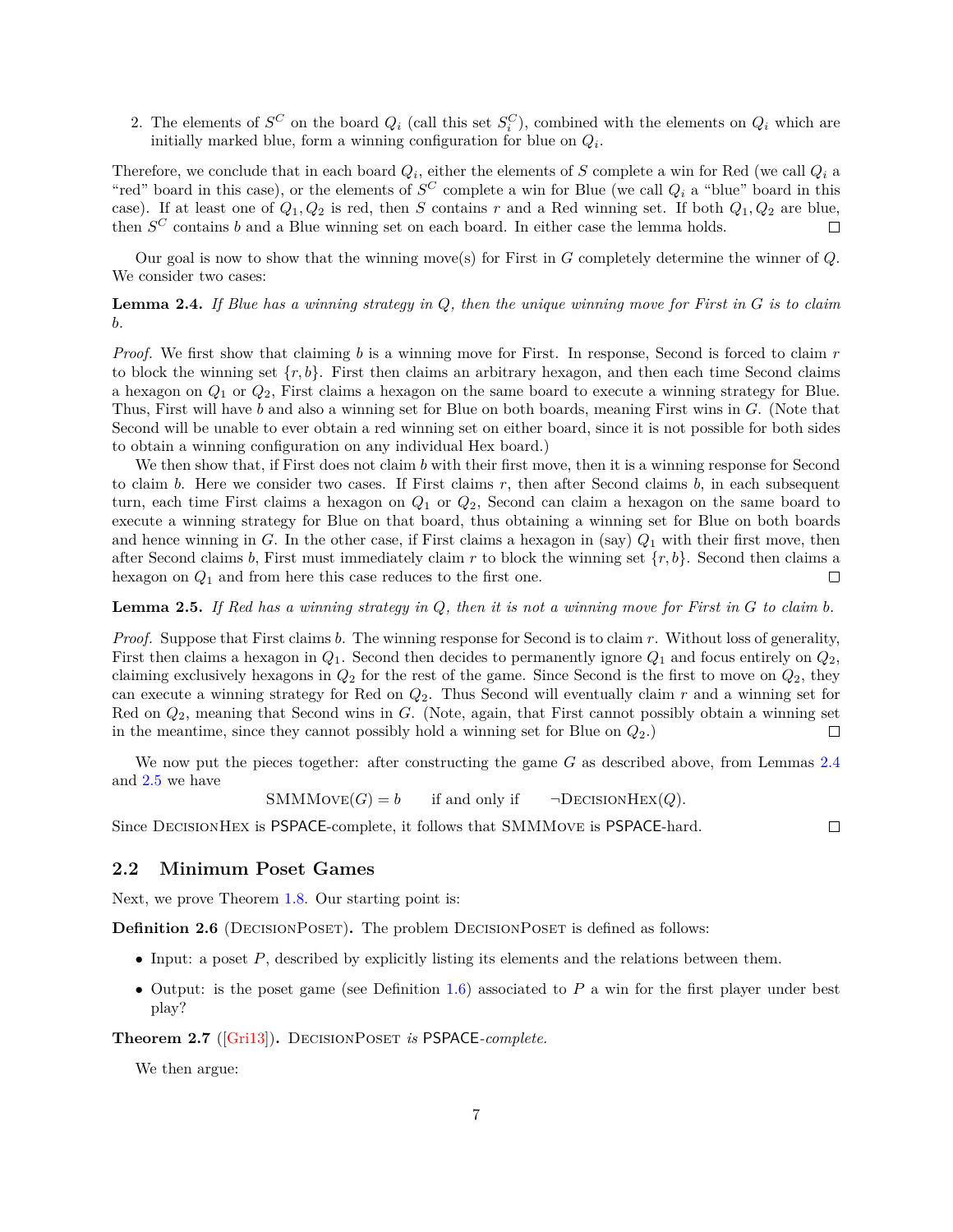*Proof of Theorem [1.8.](#page-3-3)* Given a poset game defined by  $P$ , generate a new poset  $P'$  by adding a new element m, defined to be less than every other element in P. We now argue that  $MPMove(P') = m$  if and only if the original poset game defined by  $P$  was a win for the second player:

- Suppose  $P$  is a win for the first player. If in  $P'$  the first player claims  $m$  with their first move, then the game becomes equivalent to  $P$  with the turn order reversed. Thus claiming  $m$  is a losing move for the first player, and so  $MPMove(P') \neq m$ .
- Suppose  $P$  is a win for the second player. If in  $P'$  the first player claims  $m$  with their first move, then again the game is equivalent to  $P$  with the turn order reversed, so the first player has a winning strategy. This means we *can* have MPMov $E(P') = m$ , but since MPMove might return any winning move, we also need to rule out the possibility that any other move is winning. For this, we observe that any other first move in  $P'$  necessarily removes m and at least one other element from  $P'$ , thus giving a position that can possibly be obtained after one move in  $P$ . Since  $P$  is a win for the second player, any such position must be losing for the player who creates it, and thus we have MPMOVE( $P'$ )  $\notin P' \setminus \{m\}$ , so  $\text{MPMove}(P') = m$ .

This completes the reduction from DECISIONPOSET to MPMOVE, and thus MPMOVE is PSPACE-hard.  $\square$ 

# **3 Open Questions**

We conclude by listing some conceptual open questions left by this work.

**TFPSPACE.** Can we similarly analyze the computational properties of other interesting non-constructive proof techniques that lie outside of NP? Is there a satisfying theory of TFPSPACE, in analogy with TFNP?

**Bounded Computational Power.** The existence of a winning strategy in a game does not necessarily shed much light on how *computationally bounded* players would play the game. To illustrate, consider the following game: player 1 declares a circuit  $C$  of their choice. Then, player 2 wins if they can declare an input x such that  $C(x) = 1$ . Then, player 1 then wins if *they* can declare an input x with  $C(x) = 1$ . If both players fail to declare such an input  $x$ , then player 2 wins. Here, there is clearly a winning strategy for the second player: if there exists an x such that  $C(x) = 1$ , then declare that x and win immediately; if there is no such  $x$  then player 2 also wins. However, if the players are represented by Turing machines that can only run for a polynomial amount of time, then the game is (probably) a win for player 1: for example, player 1 can pick a one way function f, compute it on some random  $x'$  of his choice to get output y, and then have the circuit C output 1 on all x such that  $f(x) = y$ . Under standard cryptography assumptions, player 2 will be unable to find such an  $x$ , and then player 1 will win in the next turn by declaring the  $x$  used to create the circuit.

Interestingly, for draw-free SMM games, such situations will not arise: even for computationally bounded players, it is preferable to play first, since playing an extra move is never disadvantageous. In contrast, this is not clearly true for poset games, where the wrong first move can possibly throw the game. Hence, this might be an interesting avenue to separate the computational properties of these two strategy-stealing arguments (since they are both PSPACE-hard under "best play," i.e., unbounded computational power). More generally, it would be interesting to further understand and formalize the effects of bounded computational power on various existence proofs for winning strategies in combinatorial game theory.

**Generalized Strategy-Stealing.** Many strategy-stealing arguments can be viewed as a reduction of the game tree to a tautology. To illustrate, the game tree of Chomp may be phrased as follows. Let  $X$  be the subgame tree from the starting chocolate bar with the bottom-left-most square removed. The proof of Theorem [1.2](#page-2-1) essentially observes that the Chomp game tree is equal to X or  $\neg X$ , which is true as a formula (meaning a win for the first player) regardless of the value of  $X$  (see Figure [4\)](#page-9-5).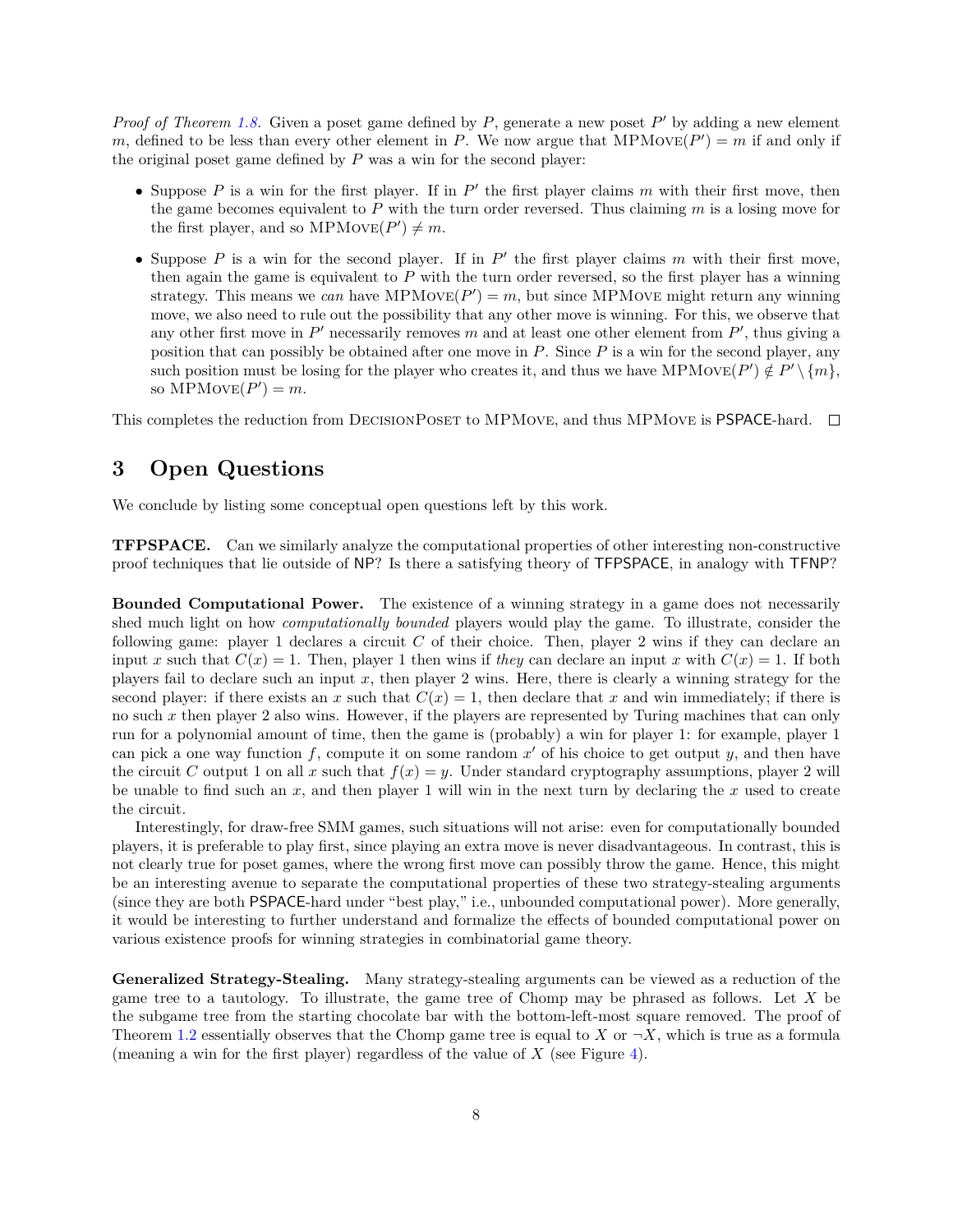<span id="page-9-5"></span>

Figure 4: Due to the symmetry in the game tree of Chomp illustrated here, the value of the game tree can be expressed as X or  $\neg X$ , where X is the game tree after a  $1 \times 1$  square has been chomped.

Naturally, a reduction of the game tree to *any* tautology implies a first-player win, including more complicated tautologies in which multiple variables are assigned to multiple subgames. We might call this type of argument *generalized strategy-stealing*, as it extends the usual proofs in the literature that use only X or  $\neg X$ . For any given tautology it is easy enough to invent an artificial game that admits a generalized strategystealing proof via that tautology. However, it would be interesting to find a "natural" game that admits a generalized strategy-stealing proof, using a tautology formally distinct from X or  $\neg X$ .

**Hardness for Specific Games.** While we have proved hardness for finding winning moves in game classes that include Hex and Chomp, our results do not imply hardness for Hex and Chomp specifically. In particular, it would be interesting to determine whether or not the following problem is in FP: given game board dimensions for Hex or Chomp (or basically any other game mentioned in this paper), written in unary, output a winning move for the first player. This problem is in PSPACE, but it will not be readily possible to prove it PSPACE-hard for the following reason: it is known that no unary language can be NP-complete unless P = NP; thus, a unary language complete for PSPACE would imply that P = NP or NP  $\neq$  PSPACE, which is not known and would constitute a breakthrough in complexity theory. Thus it is unclear what hardness notion should be used to approach this question.

**Other Notions of Constructiveness.** We have proved that it is generally hard to find a winning move in a game, even when strategy-stealing arguments apply. Finding a good first move is one natural formalization of "constructiveness" in PSPACE, but there are others. For example, here is an open question that we have not addressed: for (say) the game Hex, does there necessarily exist a polynomial-size circuit that plays the game optimally, even if it is computationally hard to find the circuit?

# **References**

<span id="page-9-4"></span><span id="page-9-3"></span><span id="page-9-2"></span><span id="page-9-1"></span><span id="page-9-0"></span>

| [Bec81] | József Beck. Van der Waerden and Ramsey type games. Combinatorica, 1(2):103–116, 1981.                                          |
|---------|---------------------------------------------------------------------------------------------------------------------------------|
| [Bec02] | József Beck. Positional games and the second moment method. Combinatorica, $22(2):169-216$ ,<br>2002.                           |
| [Bec08] | József Beck. Combinatorial Games: Tic-Tac-Toe Theory, volume 114. Cambridge University<br>Press, 2008.                          |
| [Bys04] | Jesper Makholm Byskov. Maker-maker and maker-breaker games are PSPACE-complete. <i>BRICS</i><br>Report Series, 11(14), 2004.    |
| [ES73]  | Paul Erdös and John L Selfridge. On a combinatorial game. Journal of Combinatorial Theory,<br>Series A, $14(3):298-301$ , 1973. |
|         |                                                                                                                                 |